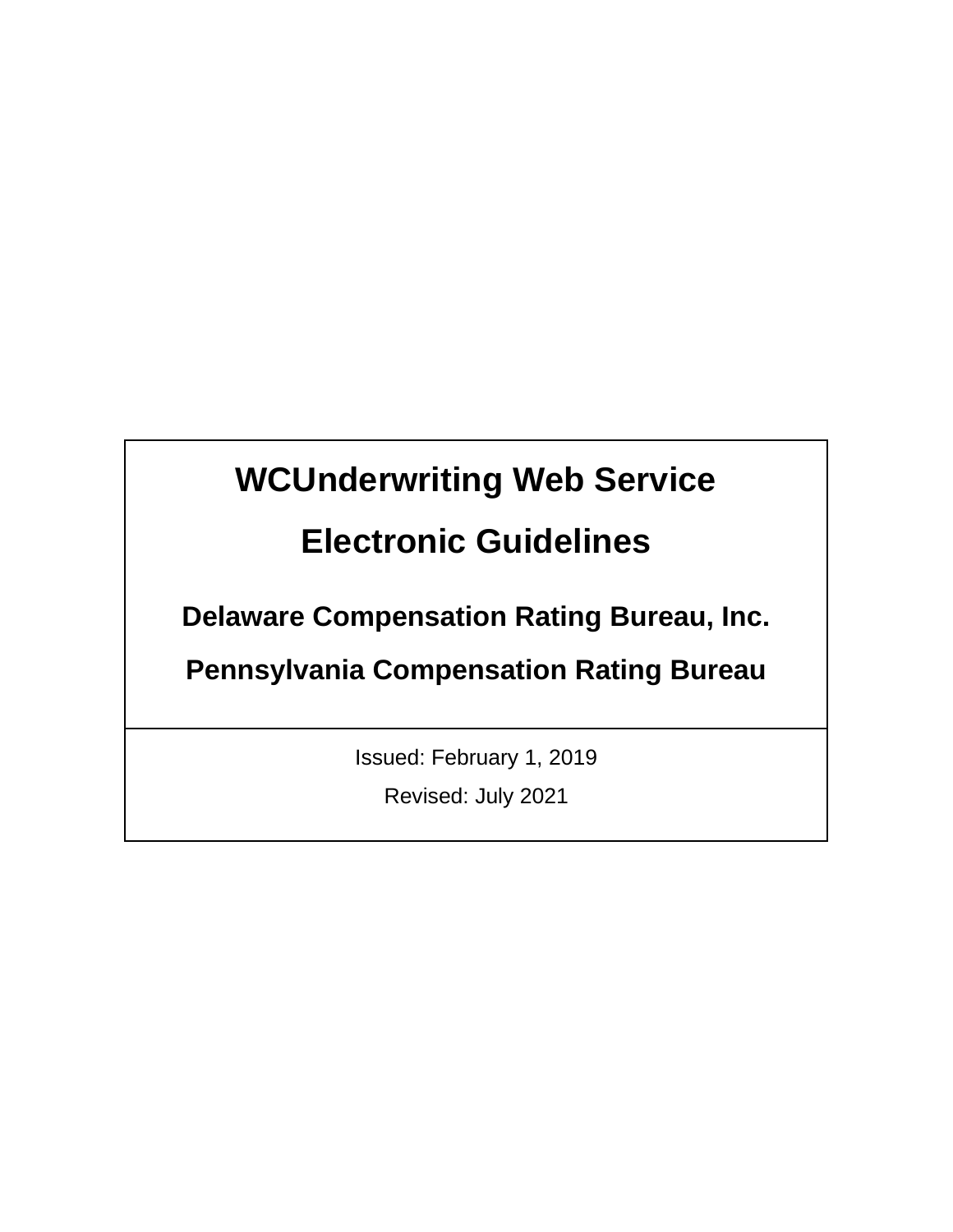## **WCUNDERWRITING ELECTRONIC GUIDELINES**

## **A. WCUnderwriting Overview and Resources**

This document is intended to explain the standard electronic procedures for carrier groups utilizing the WCUnderwriting web service product. This service provides carrier groups immediate access to experience modification factors, merit rating factors and other peripheral pricing information. The information will enable electronic commerce services designed for the validation of policy application information, policy quoting and to supplement member carriers' internal applications.

In addition to these guidelines, additional reference materials that may assist in the understanding of these data elements are the DCRB/PCRB Basic Manual and the Workers Compensation Data Specification Manuals (WCRATING and WCPOLS). These materials can be accessed at *[www.pcrb.com](http://www.pcrb.com/)* and *[www.wcio.org,](http://www.wcio.org/)* respectively, to provide the basic definitions of the data elements in these guidelines.

## **B. Authentication**

A User ID and password must be passed to the service for access and authentication. A User ID and password can be obtained by establishing the appropriate set-up from the DCRB/PCRB website as defined in *Section C. Web Service Set-Up*.

Access and authentication are established through the DCRB/PCRB website server ensuring only authorized users access the information. Note that the use of Secure Socket Layer (SSL) encryption protects the User ID and password.

To call or invoke the program, the carrier group must use a language and platform that supports XML running over HTTP and SOAP.

A unique User ID and Password (which does not expire) will be used for this web service product.

The SOAP header accepts User ID and Password elements for web service authentication. A User ID and Password is required in the SOAP header when web service is invoked using SOAP method, whereas User ID and Password is required in HTTP request header when web service is invoked using GET or POST method.

Required call parameters are shown in *Section H. Sample Requests and Responses.*

Basic authentication is used to connect to the web service. The authorization field must be passed in the request header. The authorization field has the following properties:

- The User ID and Password are combined with a single colon.
- The resulting string is Base64 encoded.
- The authorization method and a space are entered before the encoded string. Ex: "Basic "

An example of the authorization field is *Authorization: Basic cGNyYjEyMzQ1NjpUdTE1NDdKayQh*

Sample code is shown in *Section I. C# Sample Code.*

The web service address is: *<https://www.pcrbdata.com/WCUnderwriting/WCUnderwriting.asmx>*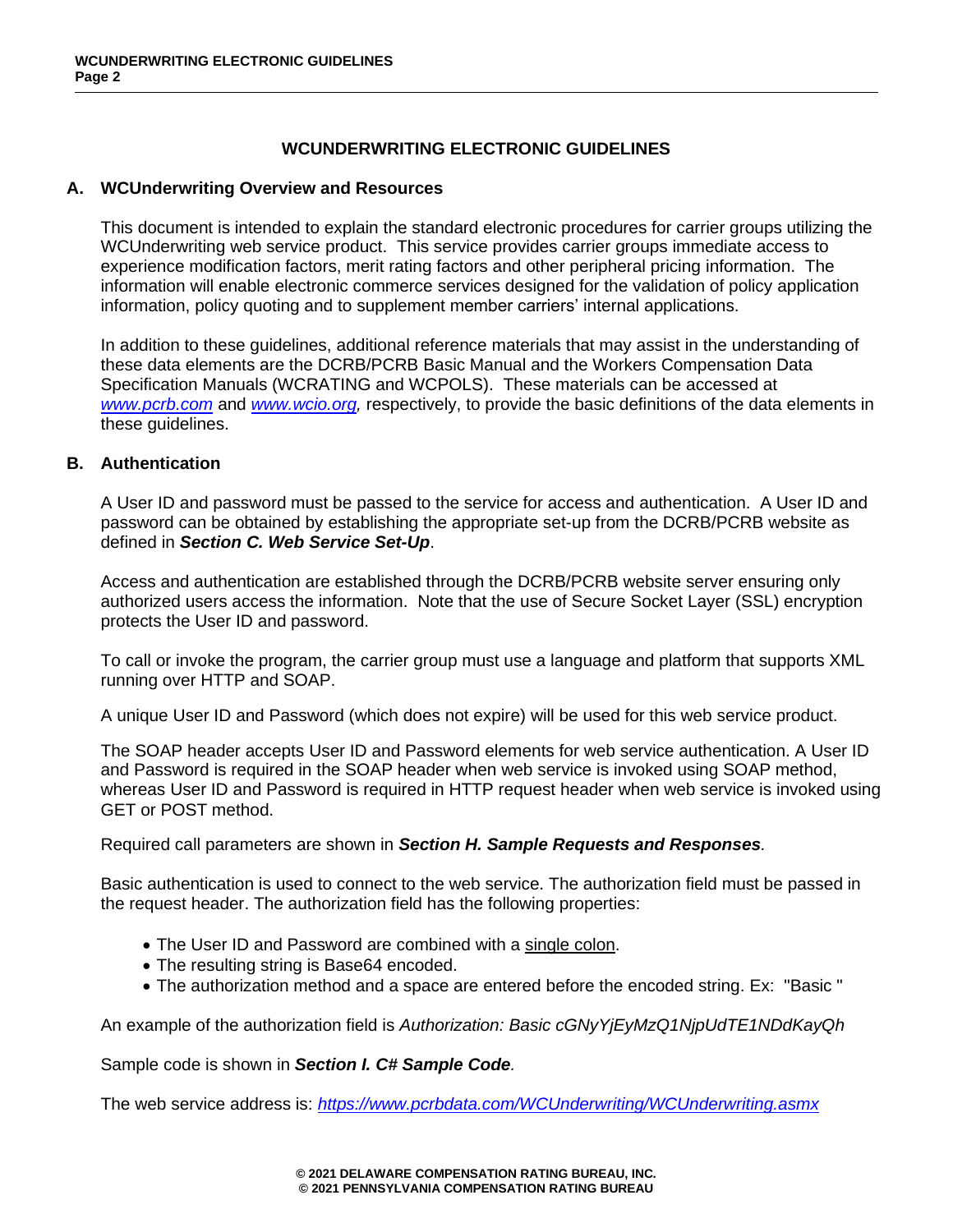If the user is not authorized or if the User Id and/or Password are incorrect, an **HTTP 401** error will be returned with the following error message: *Credentials are not valid or account is inactive*.

## **C. Web Service Set-Up**

Before data providers can request this service and establish a User ID and Password, a completed Carrier Group Administrator (CGA) Application must be on file.

If you are unsure if you currently have a CGA or you would like to know the name of the designated CGA within your organization, please contact DCRB/PCRB Central Support at (215) 320-4933.

Note that the WCUnderwriting web service is intended for DCRB/PCRB member carriers only and should not be shared with third party vendors and/or their applications.

It is the responsibility of the CGA to set-up the service and to establish the User ID and Password.

Once the CGA is signed into the DCRB/PCRB website, and while on the home page, the CGA must select the **Carrier Group Admin** menu item and then select the **Web Service Setup** option.



The CGA will be prompted to create a **User ID** and **Password** to be used by the web service. Once entered, the CGA must activate the **Authorized to Use** box, and then press **Update**.

After the initial set-up is complete, the web service product is ready to use.

## **D. WSDL**

The WSDL file is available at the link below:

*<https://www.pcrbdata.com/WCUnderwriting/WCUnderwriting.asmx?wsdl>*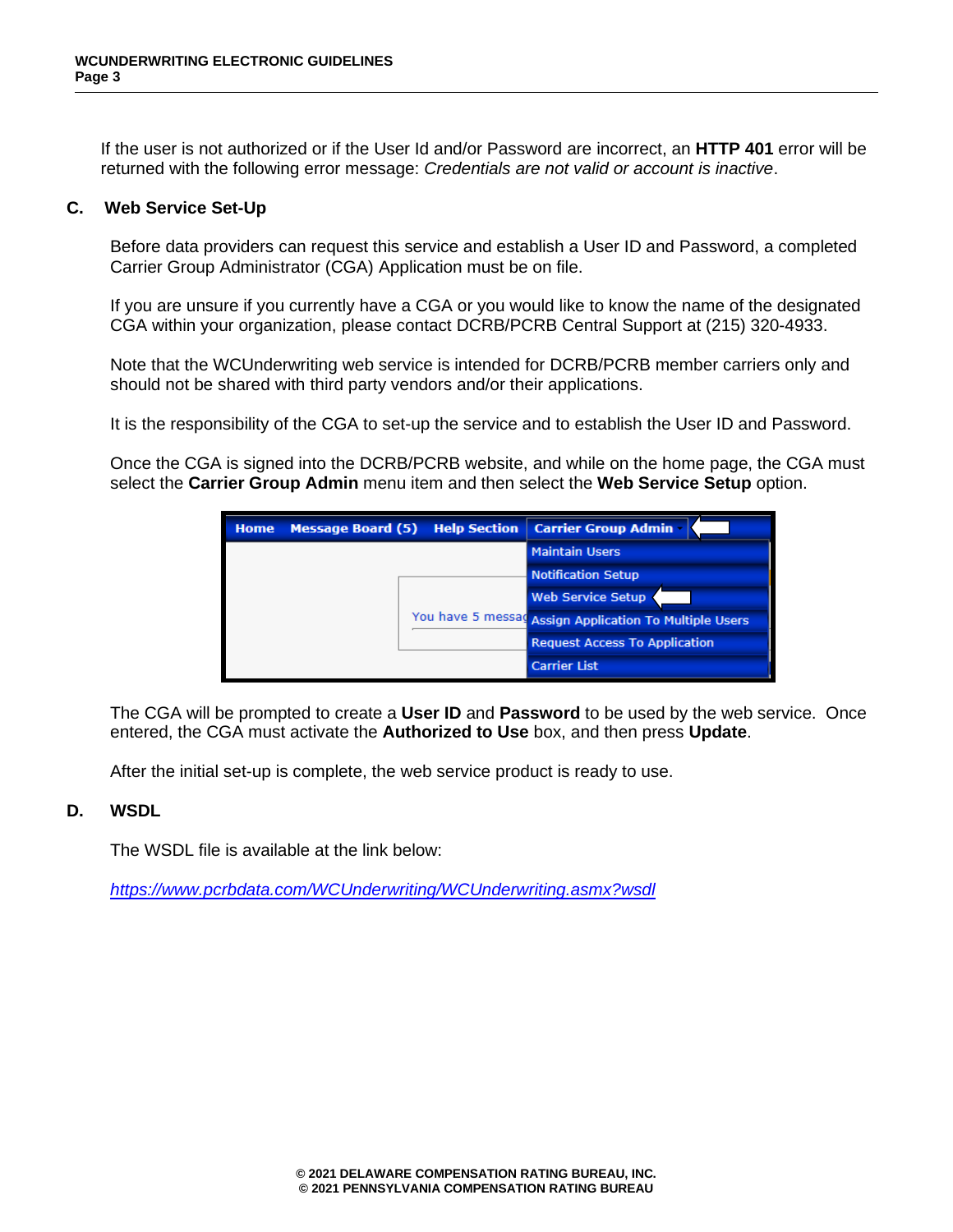## **E. Request Parameters**

| <b>Element</b>                  | <b>Required?</b>                                                                  | <b>Valid Values</b>                | Length /<br><b>Format</b> | <b>Notes</b>                                                    |
|---------------------------------|-----------------------------------------------------------------------------------|------------------------------------|---------------------------|-----------------------------------------------------------------|
| <b>State Code</b>               | Yes                                                                               | 07 (Delaware)<br>37 (Pennsylvania) | 2                         |                                                                 |
| File Number (Risk ID<br>Number) | Yes, if no FEIN<br>provided<br>No, if FEIN<br>provided                            | Valid DCRB/PCRB<br>file number     | $\overline{7}$            | If no File Number (Risk<br>ID), enter "0000000"                 |
| <b>FEIN Number</b>              | Yes, if no File<br><b>Number</b><br>provided<br>No, if File<br>Number<br>provided | Valid FEIN                         | 9                         | If no FEIN Number, enter<br>"000000000"                         |
| <b>Start Date</b>               | <b>No</b><br>(See Notes)                                                          |                                    | 8<br><b>YYYYMMDD</b>      | If not provided, the most<br>current values will be<br>returned |
| <b>End Date</b>                 | <b>No</b><br>(See Notes)                                                          |                                    | 8<br><b>YYYYMMDD</b>      | If not provided, the most<br>current values will be<br>returned |
| User ID                         | Yes                                                                               | Assigned by CGA                    | 20                        | Does not expire                                                 |
| Password                        | Yes                                                                               | Assigned by CGA                    | 20                        | Does not expire                                                 |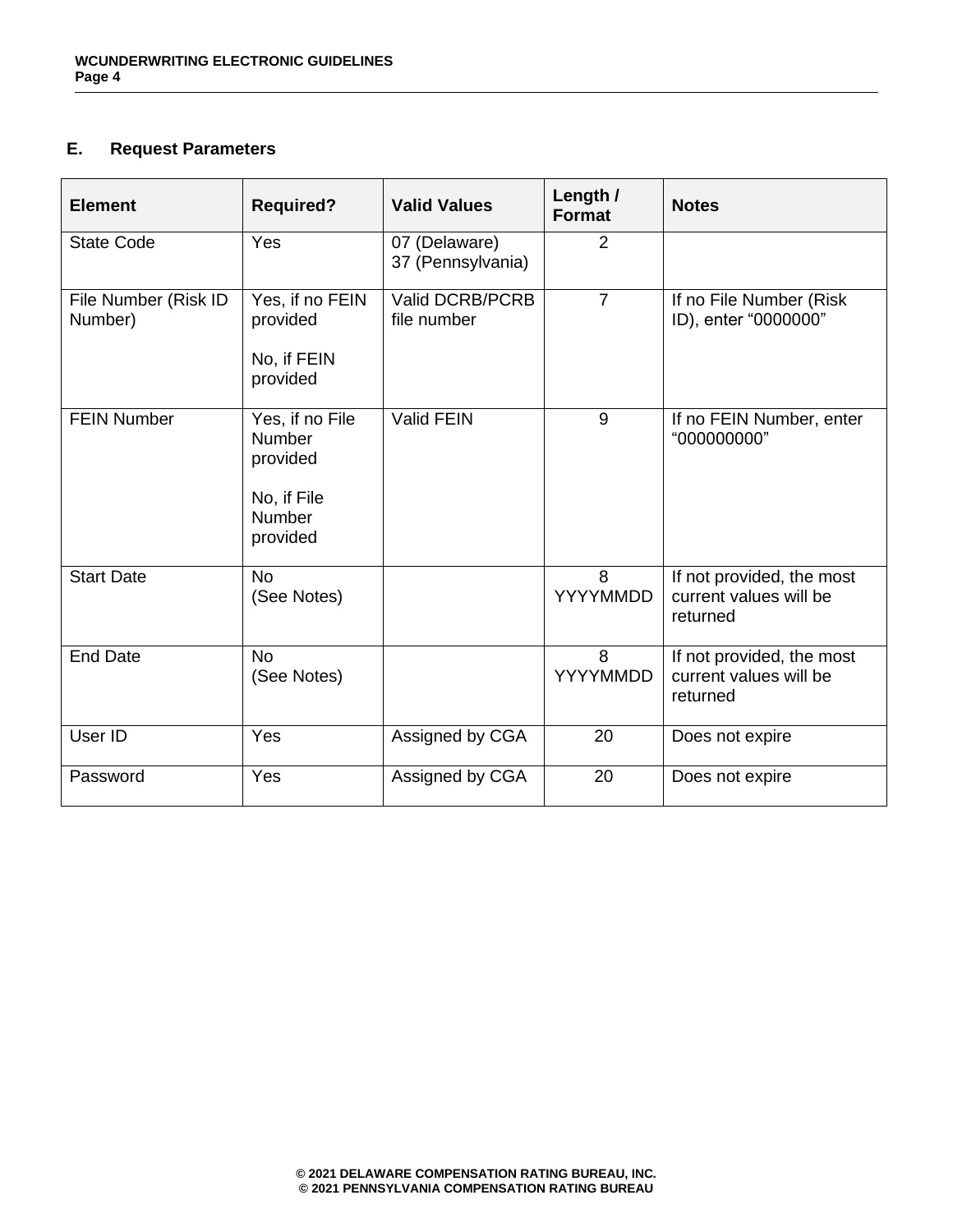## **F. Returned Parameters**

| <b>Element</b>                                                    | <b>Returned?</b>      | <b>Values</b>                                                            | Length /<br><b>Format</b> | <b>Notes</b>                                                                                                                                                                                                                       |
|-------------------------------------------------------------------|-----------------------|--------------------------------------------------------------------------|---------------------------|------------------------------------------------------------------------------------------------------------------------------------------------------------------------------------------------------------------------------------|
| <b>Response Code</b>                                              | Yes                   | $0 =$ Successful<br>$1 = Data Not Found$<br>$2 = Error in$<br>parameters |                           | See Response Message<br><b>Notes</b>                                                                                                                                                                                               |
| Response Message                                                  | Yes, if<br>applicable | See Section G.<br>Response<br>Message<br><b>Description</b>              |                           | If Response Code = $0$ ,<br>then no message returned.<br>If Response Code = $1$ or $2$ ,<br>then a message with<br>problem description<br>returned                                                                                 |
| <b>State Code</b>                                                 | Yes                   | 07 (Delaware)<br>37 (Pennsylvania)                                       | $\overline{2}$            |                                                                                                                                                                                                                                    |
| <b>Risk ID Number</b>                                             | Yes                   | Valid DCRB/PCRB<br>file number                                           | $\overline{7}$            | File number                                                                                                                                                                                                                        |
| Name of Insured                                                   | Yes                   |                                                                          | 72                        | Primary named insured                                                                                                                                                                                                              |
| <b>Federal Employer</b><br><b>Identification Number</b><br>(FEIN) | Yes                   | Valid FEIN number                                                        | 9                         |                                                                                                                                                                                                                                    |
| <b>Rating Effective Date</b>                                      | Yes                   |                                                                          | 8<br>YYYYMMDD             | Rating Effective Date for<br>each split period                                                                                                                                                                                     |
| Rating Issue Date                                                 | Yes, if<br>applicable |                                                                          | 8<br>YYYYMMDD             | Rating Issue Date for each<br>split period                                                                                                                                                                                         |
| <b>Status of Rate Filing</b><br>Code                              | Yes                   | $F = Final$                                                              | 1                         | This field will always be<br>returned as "F" (Final)                                                                                                                                                                               |
| Contingent Indicator                                              | Yes                   | $Y = Yes$<br>$N = No$                                                    | 1                         | If Y, this contingent<br>experience modification<br>was calculated using<br>available information and<br>is provided for<br>informational purposes. A<br>complete final rating will be<br>issued upon receipt of<br>specific data. |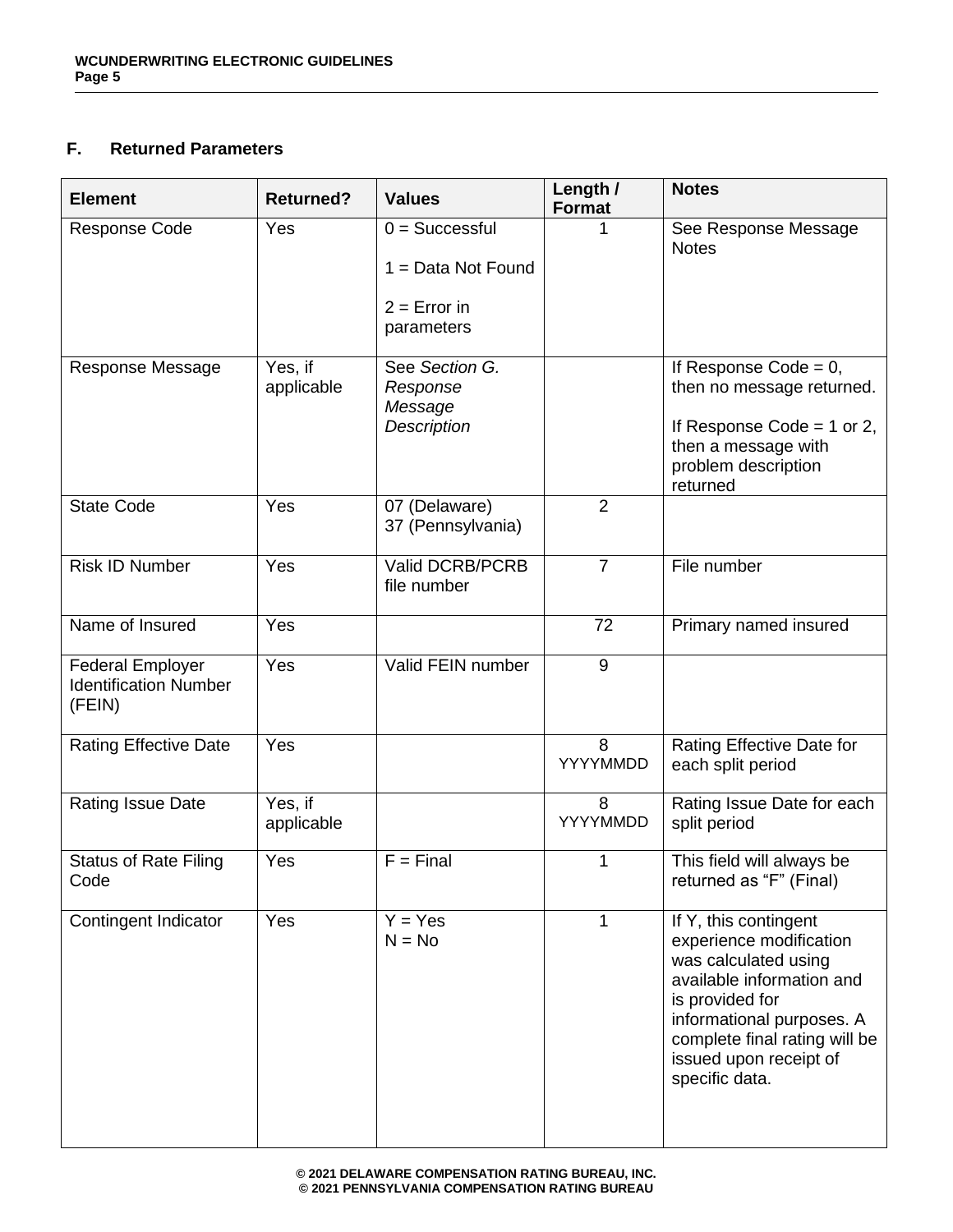#### **WCUNDERWRITING ELECTRONIC GUIDELINES Page 6**

| Experience                    | Yes, if    | 5      | <b>Experience Modification</b> |
|-------------------------------|------------|--------|--------------------------------|
| <b>Modification Factor</b>    | applicable | XX.XXX | Factor for each split period   |
| <b>Merit Rating Factor</b>    | Yes, if    | 5      | Merit Rating Factor for        |
|                               | applicable | XX.XXX | each split period              |
| <b>Workplace Safety</b>       | Yes, if    | 5      | <b>Workplace Safety Credit</b> |
| <b>Credit Percentage</b>      | applicable | XX.XXX | for each split period          |
| Construction                  | Yes, if    | 5      | <b>Construction Credit for</b> |
| <b>Classification Premium</b> | applicable | XX.XXX | each split period              |
| Credit Percentage             |            |        |                                |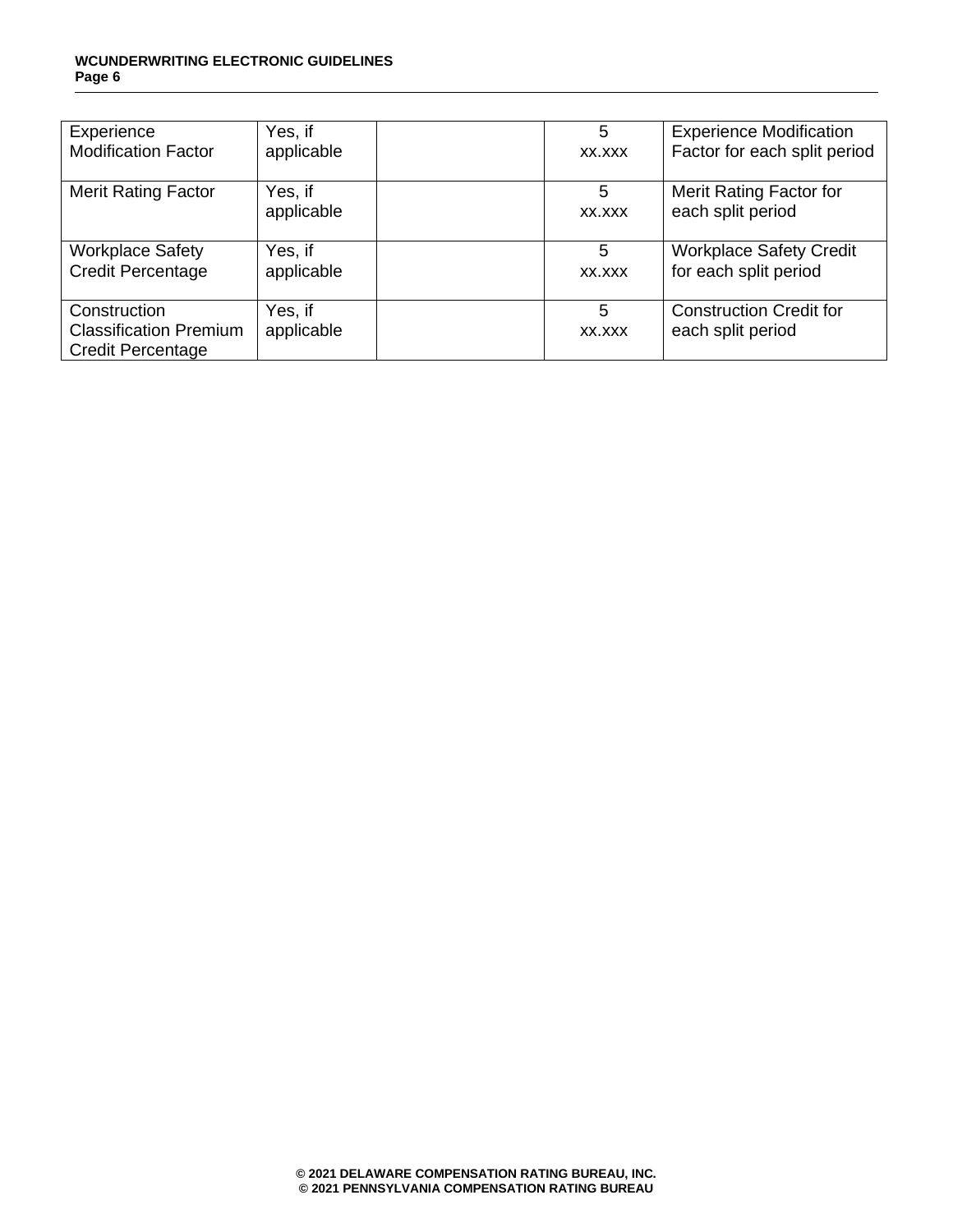## **G. Response Message Description**

If the Response Code equals "1" or "2", a message with the error description will also be returned.

Sample Response Messages:

- *No data. Unable to retrieve information: missing key fields*
- *Invalid State Code (This is a numeric field)*
- *Invalid State Code. Valid state: 07, 37*
- *Invalid Risk ID (This is a numeric field)*
- *Invalid Risk ID (Maximum 7 digits field)*
- *FEIN must be numeric*
- *Invalid FEIN Number (Maximum 9 digits field)*
- *Invalid Start Date Format (yyyymmdd)*
- *Invalid End Date Format (yyyymmdd)*
- Starting and Ending dates cannot have the same value.
- *Invalid Starting date. (Starting date must be less than Ending date)*
- *Invalid Starting Date (Maximum 8 digits field)*
- *Invalid Ending Date (Maximum 8 digits field)*
- *Invalid Starting Date (This is a numeric field)*
- *Invalid Ending Date (This is a numeric field)*
- *Authorization Failed.*
- *Status Code 401: Credentials are not valid or account is inactive.*

## **H. Sample Requests and Responses**

## **SOAP 1.1**

The following is a sample SOAP 1.1 request and response. The **placeholders** are replaced with actual values.

```
POST /WCUnderwriting/WCUnderwriting.asmx HTTP/1.1
Host: www.pcrbdata.com
Content-Type: text/xml; charset=utf-8
Content-Length: length
SOAPAction: "SubmissionInfo/GetWCUnderwriting"
<?xml version="1.0" encoding="utf-8"?>
<soap:Envelope xmlns:xsi="http://www.w3.org/2001/XMLSchema-instance" 
xmlns:xsd="http://www.w3.org/2001/XMLSchema" 
xmlns:soap="http://schemas.xmlsoap.org/soap/envelope/">
   <soap:Header>
     <WCUnderwritingHeader xmlns="SubmissionInfo">
      <UserId>string</UserId>
      <Password>string</Password>
     </WCUnderwritingHeader>
   </soap:Header>
   <soap:Body>
     <GetWCUnderwriting xmlns="SubmissionInfo">
       <StateCode>string</StateCode>
      <FileNumber>string</FileNumber>
      <FeinNumber>string</FeinNumber>
      <StartDate>string</StartDate>
      <EndDate>string</EndDate>
     </GetWCUnderwriting>
   </soap:Body>
</soap:Envelope>
```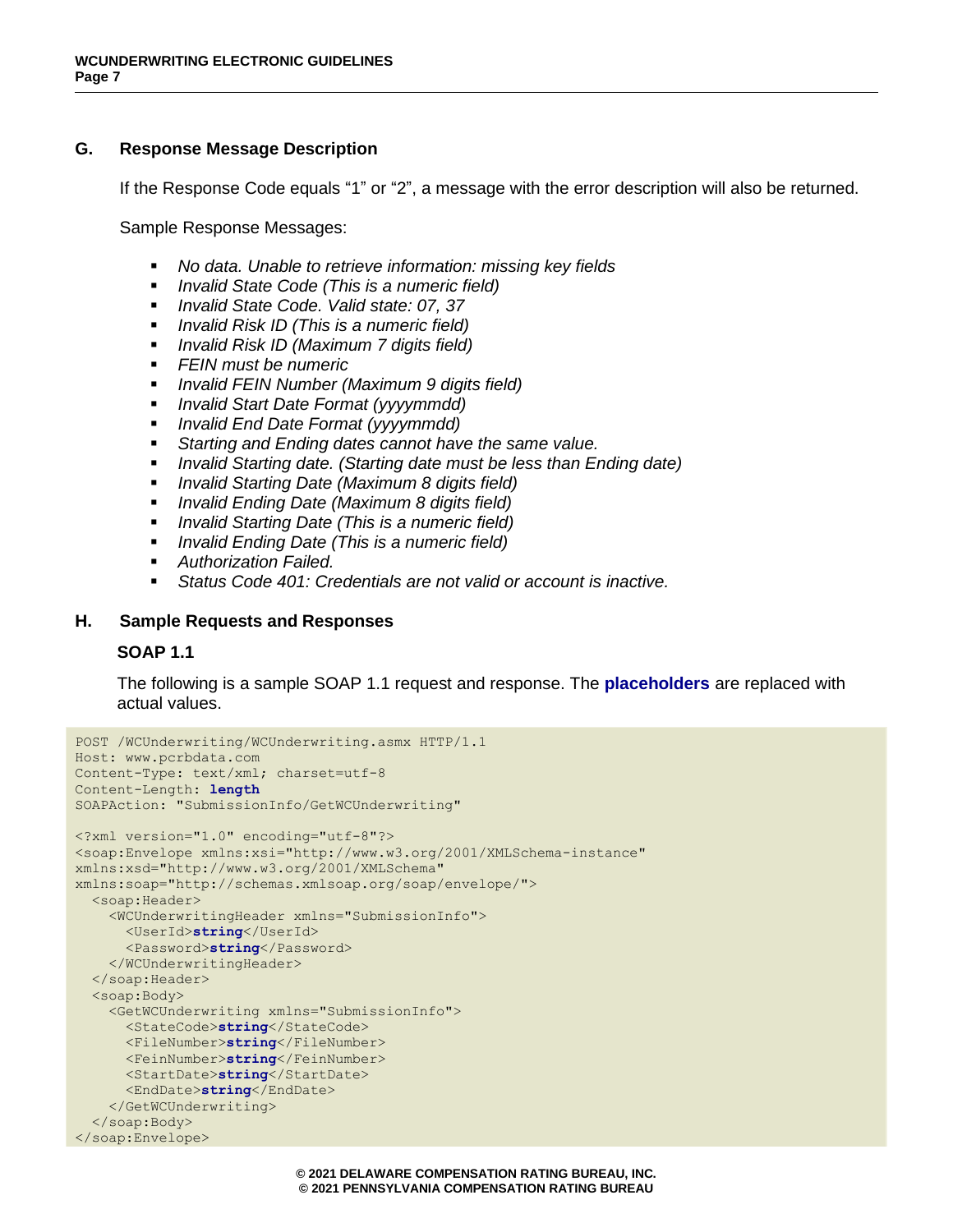```
HTTP/1.1 200 OK
Content-Type: text/xml; charset=utf-8
Content-Length: length
<?xml version="1.0" encoding="utf-8"?>
<soap:Envelope xmlns:xsi="http://www.w3.org/2001/XMLSchema-instance" 
xmlns:xsd="http://www.w3.org/2001/XMLSchema" 
xmlns:soap="http://schemas.xmlsoap.org/soap/envelope/">
   <soap:Body>
     <GetWCUnderwritingResponse xmlns="SubmissionInfo">
       <GetWCUnderwritingResult xmlns="https://www.wcio.org/XML/WCUNDERWRITING">
         <WCUnderwriting>
           <Names>
             <Name xsi:nil="true" />
             <Name xsi:nil="true" />
           </Names>
           <ResponseCode>int</ResponseCode>
           <ResponseMessage>token</ResponseMessage>
           <StateCode>int</StateCode>
           <RiskIdNumber>token</RiskIdNumber>
           <FederalEmployerIdentificationNumber>token</FederalEmployerIdentificationNumber>
           <SearchStartingDate>date</SearchStartingDate>
           <SearchEndingDate>date</SearchEndingDate>
           <UnderwritingsInformation>
             <UnderwritingInformation xsi:nil="true" />
             <UnderwritingInformation xsi:nil="true" />
           </UnderwritingsInformation>
         </WCUnderwriting>
       </GetWCUnderwritingResult>
     </GetWCUnderwritingResponse>
   </soap:Body>
</soap:Envelope>
```
## **SOAP 1.2**

The following is a sample SOAP 1.2 request and response. The **placeholders** are replaced with actual values.

```
POST /WCUnderwriting/WCUnderwriting.asmx HTTP/1.1
Host: www.pcrbdata.com
Content-Type: application/soap+xml; charset=utf-8
Content-Length: length
<?xml version="1.0" encoding="utf-8"?>
<soap12:Envelope xmlns:xsi="http://www.w3.org/2001/XMLSchema-instance" 
xmlns:xsd="http://www.w3.org/2001/XMLSchema" xmlns:soap12="http://www.w3.org/2003/05/soap-
envelope">
   <soap12:Header>
     <WCUnderwritingHeader xmlns="SubmissionInfo">
       <UserId>string</UserId>
       <Password>string</Password>
     </WCUnderwritingHeader>
   </soap12:Header>
   <soap12:Body>
     <GetWCUnderwriting xmlns="SubmissionInfo">
       <StateCode>string</StateCode>
       <FileNumber>string</FileNumber>
       <FeinNumber>string</FeinNumber>
       <StartDate>string</StartDate>
       <EndDate>string</EndDate>
```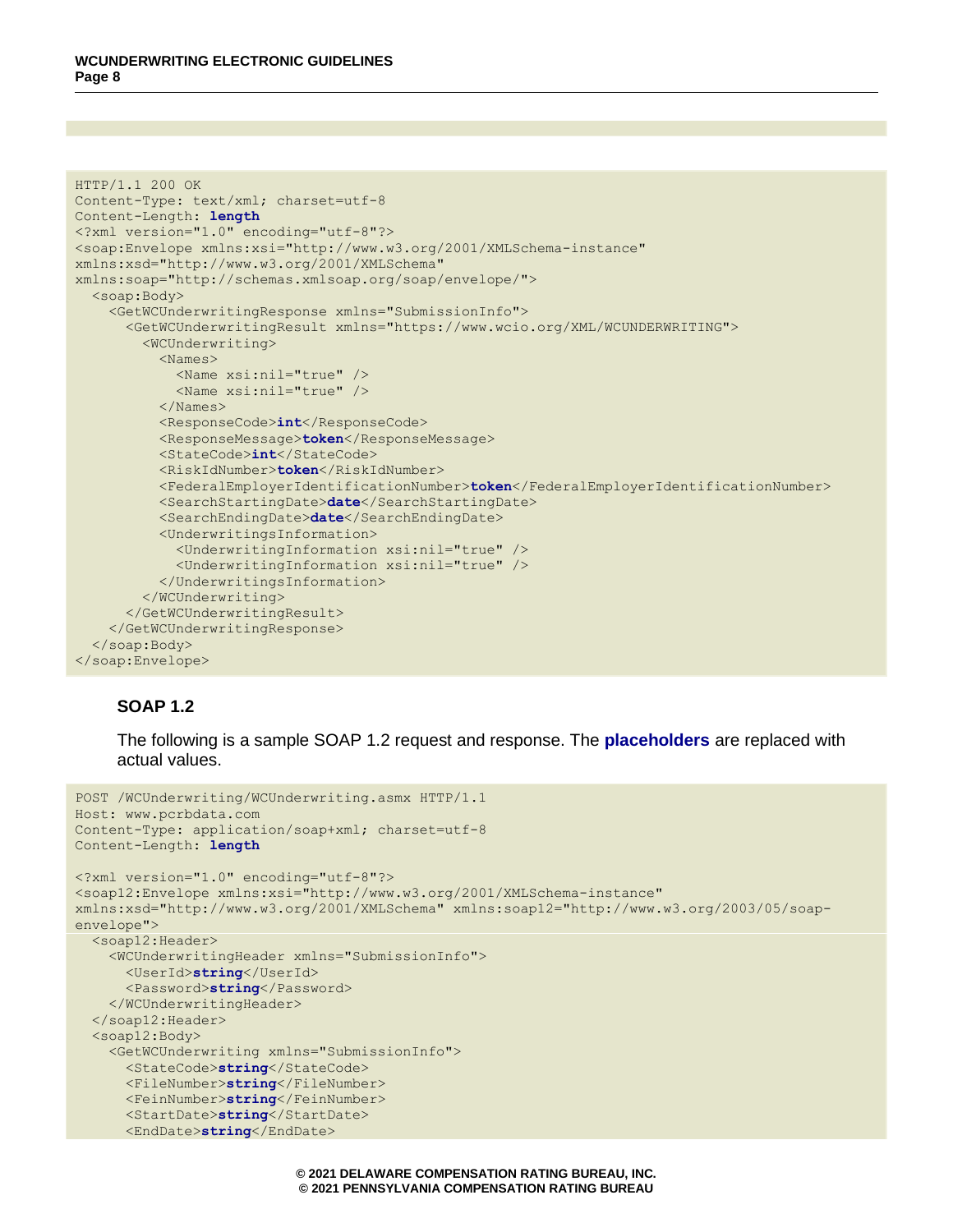</GetWCUnderwriting> </soap12:Body> </soap12:Envelope>

```
HTTP/1.1 200 OK
Content-Type: text/xml; charset=utf-8
Content-Length: length
<?xml version="1.0" encoding="utf-8"?>
<soap:Envelope xmlns:xsi="http://www.w3.org/2001/XMLSchema-instance" 
xmlns:xsd="http://www.w3.org/2001/XMLSchema" 
xmlns:soap="http://schemas.xmlsoap.org/soap/envelope/">
   <soap:Body>
     <GetWCUnderwritingResponse xmlns="SubmissionInfo">
       <GetWCUnderwritingResult xmlns="https://www.wcio.org/XML/WCUNDERWRITING">
         <WCUnderwriting>
           <Names>
             <Name xsi:nil="true" />
             <Name xsi:nil="true" />
           </Names>
           <ResponseCode>int</ResponseCode>
           <ResponseMessage>token</ResponseMessage>
           <StateCode>int</StateCode>
           <RiskIdNumber>token</RiskIdNumber>
           <FederalEmployerIdentificationNumber>token</FederalEmployerIdentificationNumber>
           <SearchStartingDate>date</SearchStartingDate>
           <SearchEndingDate>date</SearchEndingDate>
           <UnderwritingsInformation>
             <UnderwritingInformation xsi:nil="true" />
             <UnderwritingInformation xsi:nil="true" />
           </UnderwritingsInformation>
         </WCUnderwriting>
       </GetWCUnderwritingResult>
     </GetWCUnderwritingResponse>
   </soap:Body>
</soap:Envelope>
```
## **HTTP GET**

The following is a sample HTTP GET request and response. The **placeholders** are replaced with actual values.

GET

/WCUnderwriting/WCUnderwriting.asmx/GetWCUnderwriting?**StateCode**=**string**&**FileNumber**=**str ing**&**FeinNumber**=**string**&**StartDate**=**string**&**EndDate**=**string** HTTP/1.1

Host: www.pcrbdata.com

```
HTTP/1.1 200 OK
Content-Type: text/xml; charset=utf-8
Content-Length: length
<?xml version="1.0" encoding="utf-8"?>
<Submission xmlns="https://www.wcio.org/XML/WCUNDERWRITING">
   <WCUnderwriting>
     <Names>
       <Name nameReference="ID">
         <NameOfInsured>token</NameOfInsured>
         <FederalEmployerIdentificationNumber>token</FederalEmployerIdentificationNumber>
```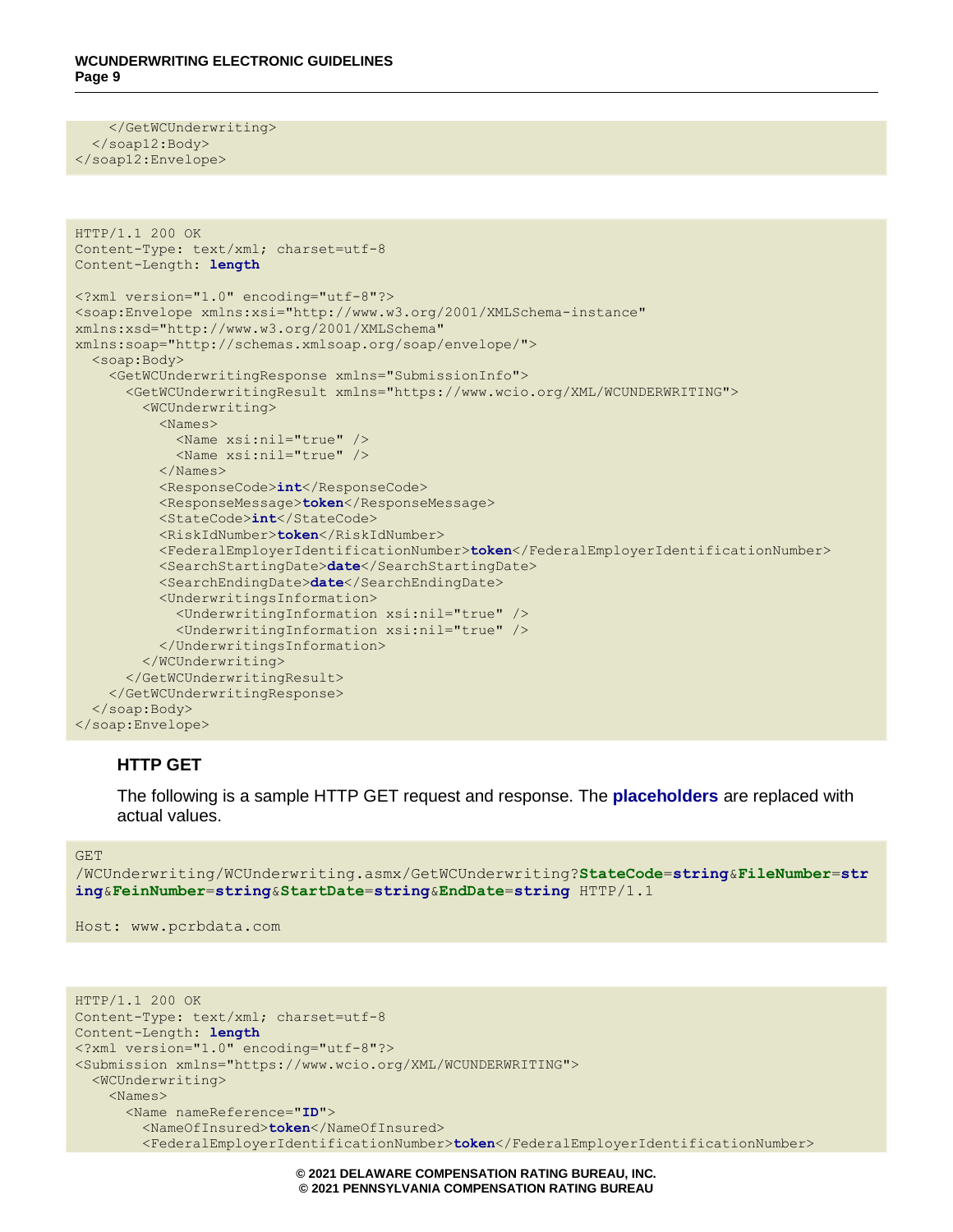| $\langle$ /Name $\rangle$                                                                                      |
|----------------------------------------------------------------------------------------------------------------|
| $\langle$ /Names>                                                                                              |
| <responsecode>int</responsecode>                                                                               |
| <responsemessage>token</responsemessage>                                                                       |
| <statecode>int</statecode>                                                                                     |
| <riskidnumber>token</riskidnumber>                                                                             |
| <federalemployeridentificationnumber>token</federalemployeridentificationnumber>                               |
| <searchstartingdate>date</searchstartingdate>                                                                  |
| <searchendingdate>date</searchendingdate>                                                                      |
| <underwritingsinformation></underwritingsinformation>                                                          |
| <underwritinginformation></underwritinginformation>                                                            |
| <ratingeffectivedate>date</ratingeffectivedate>                                                                |
| <ratingissuedate>date</ratingissuedate>                                                                        |
| <statusofratefilingcode>F</statusofratefilingcode>                                                             |
| <contingentindicator>Y or N</contingentindicator>                                                              |
| <experiencemodificationfactor>decimal</experiencemodificationfactor>                                           |
| <meritratingfactor>decimal</meritratingfactor>                                                                 |
| <workplacesafetycreditpercentage>decimal</workplacesafetycreditpercentage>                                     |
| <constructionclassificationpremiumcreditpercentage>decimal</constructionclassificationpremiumcreditpercentage> |
| editPercentage>                                                                                                |
|                                                                                                                |
|                                                                                                                |
|                                                                                                                |
|                                                                                                                |

## **HTTP POST**

The following is a sample HTTP POST request and response. The **placeholders** are replaced with actual values.

```
POST /WCUnderwriting/WCUnderwriting.asmx/GetWCUnderwriting HTTP/1.1
Host: www.pcrbdata.com
Content-Type: application/x-www-form-urlencoded
Content-Length: length
StateCode=string&FileNumber=string&FeinNumber=string&StartDate=string&EndDate=string
```

```
HTTP/1.1 200 OK
Content-Type: text/xml; charset=utf-8
Content-Length: length
<?xml version="1.0" encoding="utf-8"?>
<Submission xmlns="https://www.wcio.org/XML/WCUNDERWRITING">
   <WCUnderwriting>
     <Names>
       <Name nameReference="ID">
         <NameOfInsured>token</NameOfInsured>
         <FederalEmployerIdentificationNumber>token</FederalEmployerIdentificationNumber>
       </Name>
     </Names>
     <ResponseCode>int</ResponseCode>
     <ResponseMessage>token</ResponseMessage>
     <StateCode>int</StateCode>
     <RiskIdNumber>token</RiskIdNumber>
     <FederalEmployerIdentificationNumber>token</FederalEmployerIdentificationNumber>
     <SearchStartingDate>date</SearchStartingDate>
     <SearchEndingDate>date</SearchEndingDate>
     <UnderwritingsInformation>
       <UnderwritingInformation>
         <RatingEffectiveDate>date</RatingEffectiveDate>
         <RatingIssueDate>date</RatingIssueDate>
         <StatusOfRateFilingCode>F</StatusOfRateFilingCode>
         <ContingentIndicator>Y or N</ContingentIndicator>
```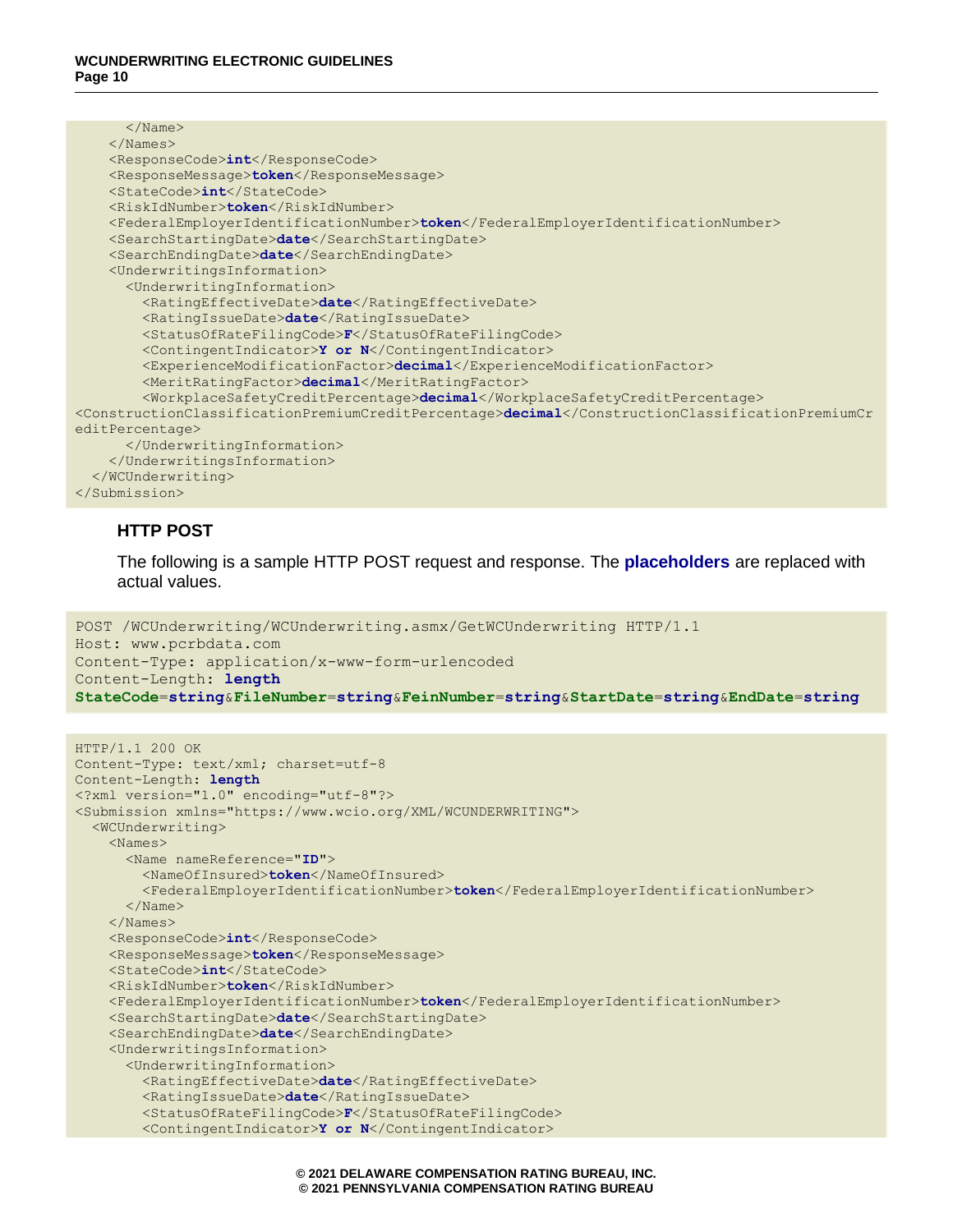```
 <ExperienceModificationFactor>decimal</ExperienceModificationFactor>
         <MeritRatingFactor>decimal</MeritRatingFactor>
         <WorkplaceSafetyCreditPercentage>decimal</WorkplaceSafetyCreditPercentage>
<ConstructionClassificationPremiumCreditPercentage>decimal</ConstructionClassificationPremiumCr
editPercentage>
       </UnderwritingInformation>
     </UnderwritingsInformation>
   </WCUnderwriting>
</Submission>
```
## **Sample Responses with Data**

If there is no data found, a Response Code of "1" is returned with a message description.

```
<?xml version="1.0" encoding="utf-8"?>
<Submission xmlns:xsi="http://www.w3.org/2001/XMLSchema-instance" 
xmlns:xsd="http://www.w3.org/2001/XMLSchema" 
xmlns="https://www.wcio.org/XML/WCUNDERWRITING">
   <WCUnderwriting>
     <ResponseCode>1</ResponseCode>
     <ResponseMessage>DATA NOT FOUND</ResponseMessage>
     <StateCode>37</StateCode>
     <RiskIdNumber>603</RiskIdNumber>
<FederalEmployerIdentificationNumber>000000000</FederalEmployerIdentificationNumbe
r>
   </WCUnderwriting>
</Submission>
```
If any of the required call parameters are not valid, a Response Code of "2" is returned with a message description. In this example, *State Code* was not valid.

```
<?xml version="1.0" encoding="utf-8"?>
   <Submission xmlns:xsi="http://www.w3.org/2001/XMLSchema-instance" 
     xmlns:xsd="http://www.w3.org/2001/XMLSchema" 
     xmlns="https://www.wcio.org/XML/WCUNDERWRITING">
   <WCUnderwriting>
     <ResponseCode>2</ResponseCode>
     <ResponseMessage>Invalid State Code. Valid state: 07, 37</ResponseMessage>
   </WCUnderwriting>
 </Submission>
```
Example of a risk with a single experience modification and workplace safety credit:

```
<?xml version="1.0" encoding="utf-8"?>
<Submission xmlns:xsi="http://www.w3.org/2001/XMLSchema-instance" 
xmlns:xsd="http://www.w3.org/2001/XMLSchema" 
xmlns="https://www.wcio.org/XML/WCUNDERWRITING">
  <WCUnderwriting>
     <Names>
       <Name nameReference="Name1">
         <NameOfInsured>CONFINED SPACE INDUSTRIAL RESCUE SERVICES INC</NameOfInsured>
     <FederalEmployerIdentificationNumber>273190547</FederalEmployerIdentificationNumber>
       </Name>
     </Names>
     <ResponseCode>0</ResponseCode>
     <ResponseMessage />
     <StateCode>37</StateCode>
```
**© 2021 DELAWARE COMPENSATION RATING BUREAU, INC. © 2021 PENNSYLVANIA COMPENSATION RATING BUREAU**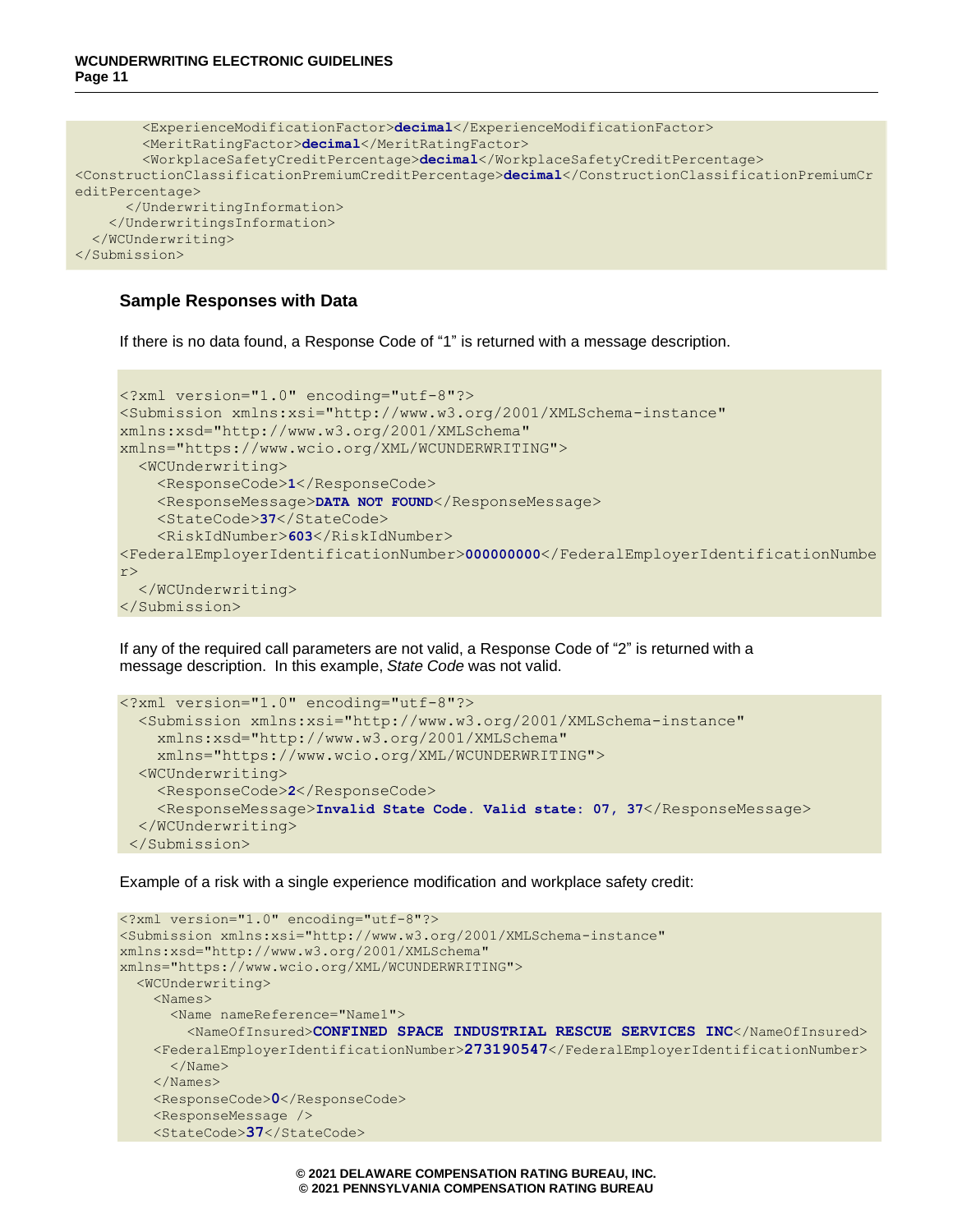```
 <RiskIdNumber>3296225</RiskIdNumber>
     <FederalEmployerIdentificationNumber>273190547</FederalEmployerIdentificationNumber>
     <Insured>
       <Names>
         <Name nameReference="Name1" />
       </Names>
     </Insured>
     <SearchStartingDate>2008-01-19</SearchStartingDate>
     <SearchEndingDate>2017-10-31</SearchEndingDate>
     <UnderwritingsInformation>
       <UnderwritingInformation>
         <RatingEffectiveDate>2017-10-30</RatingEffectiveDate>
         <RatingIssueDate>2017-05-22</RatingIssueDate>
         <StatusOfRateFilingCode>F</StatusOfRateFilingCode>
         <ContingentIndicator>N</ContingentIndicator>
         <ExperienceModificationFactor>0</ExperienceModificationFactor>
         <WorkplaceSafetyCreditPercentage>0.05</WorkplaceSafetyCreditPercentage>
       </UnderwritingInformation>
   </UnderwritingsInformation>
</WCUnderwriting>
```
The following example shows a risk with a split effective date. If the requested risk has a split period, all pertinent rating information will be returned.

```
<?xml version="1.0" encoding="utf-8"?>
<Submission xmlns:xsi="http://www.w3.org/2001/XMLSchema-instance" 
xmlns:xsd="http://www.w3.org/2001/XMLSchema" 
xmlns="https://www.wcio.org/XML/WCUNDERWRITING">
   <WCUnderwriting>
     <Names>
       <Name nameReference="Name1">
         <NameOfInsured>EAST PHILADELPHIA FURNITURE SERVICES INC</NameOfInsured>
     <FederalEmployerIdentificationNumber>261997227</FederalEmployerIdentificationNumber>
       </Name>
     </Names>
     <ResponseCode>0</ResponseCode>
     <ResponseMessage />
     <StateCode>37</StateCode>
     <RiskIdNumber>3352946</RiskIdNumber>
     <FederalEmployerIdentificationNumber>261997227</FederalEmployerIdentificationNumber>
     <UnderwritingsInformation>
       <UnderwritingInformation>
         <RatingEffectiveDate>2018-06-26</RatingEffectiveDate>
         <RatingIssueDate>2018-03-06</RatingIssueDate>
         <StatusOfRateFilingCode>F</StatusOfRateFilingCode>
         <ContingentIndicator>N</ContingentIndicator>
         <ExperienceModificationFactor>0.758</ExperienceModificationFactor>
       </UnderwritingInformation>
       <UnderwritingInformation>
         <RatingEffectiveDate>2018-01-16</RatingEffectiveDate>
         <RatingIssueDate>2017-10-05</RatingIssueDate>
         <StatusOfRateFilingCode>F</StatusOfRateFilingCode>
         <ContingentIndicator>N</ContingentIndicator>
         <ExperienceModificationFactor>0.75</ExperienceModificationFactor>
       </UnderwritingInformation>
       <UnderwritingInformation>
         <RatingEffectiveDate>2017-01-16</RatingEffectiveDate>
         <RatingIssueDate>2017-09-20</RatingIssueDate>
         <StatusOfRateFilingCode>F</StatusOfRateFilingCode>
         <ContingentIndicator>N</ContingentIndicator>
```